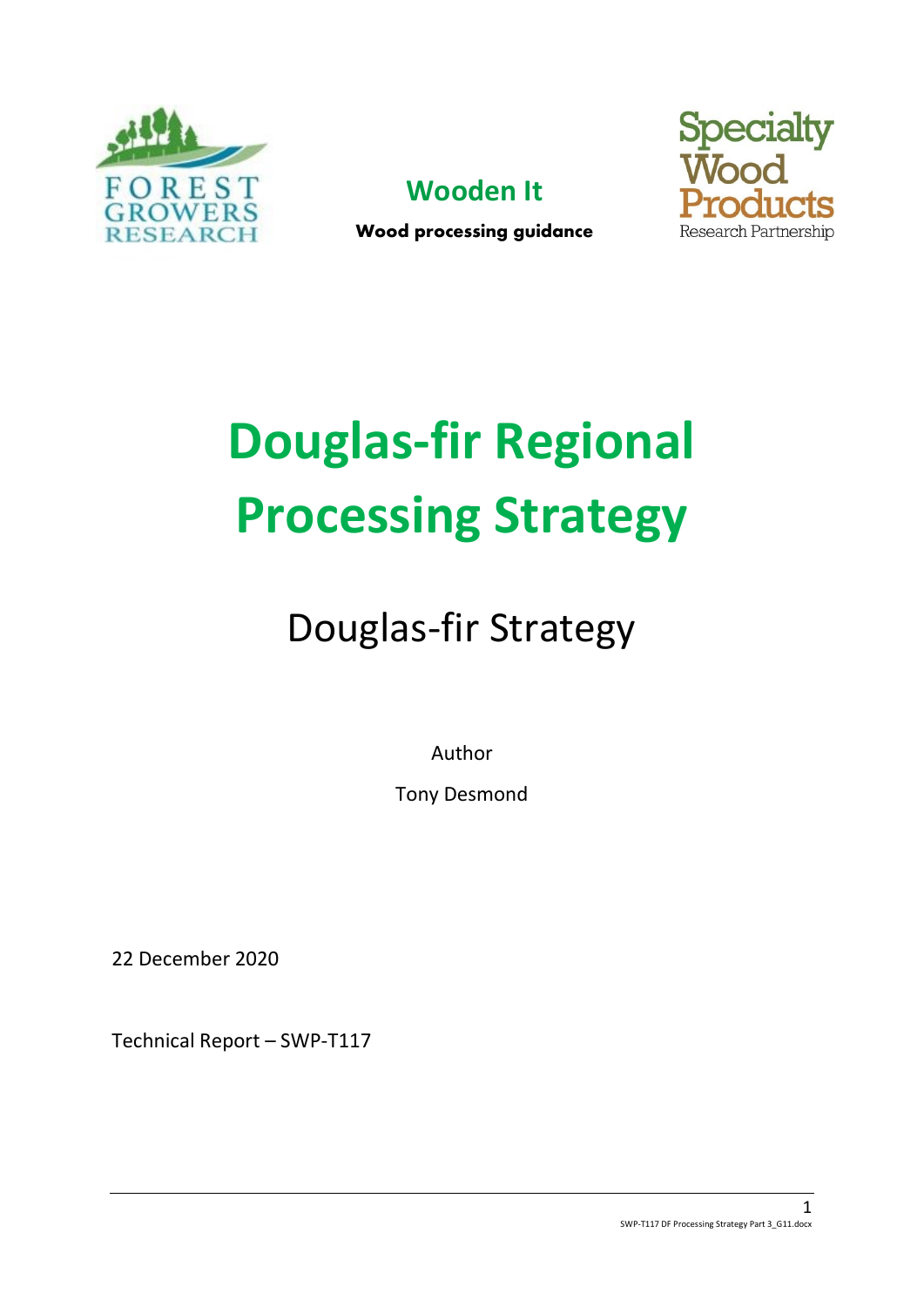## <span id="page-1-0"></span>Executive Summary

Wooden It Ltd has been asked by the Specialty Wood Products research initiative (SWP) to prepare a paper on the regional strategic processing options available to growers of Douglas-fir (*Pseudotsuga menziesii*). The project supports SWP's goal of "…. delivering higher value products, providing diversification, and mitigating the risks of growing a single species while supporting regional development."

Douglas-fir (D-fir) is the second most commonly-grown exotic timber species in New Zealand and occupies around 5% of the land used in plantation forestry. For more than 60 years now, D-fir has been in common use in building projects in New Zealand. Its strength, stiffness, weight, and stability characteristics make it an ideal candidate for the light wooden framed building so popular in New Zealand dwellings.

Apart from a general desire to reduce the risk associated monoculture forestry, there is little evidence of a long-term national or regional strategic approach to the planting of D-fir and because of this its distribution, both geographically and temporally, appears to be rather haphazard. Four of the nine recognised forestry regions in the country currently contain 95% of the area planted in D-fir. The major growing regions are now situated in the bottom half of the South Island and the central region of the North Island and this makes a regional approach to processing strategy appropriate.

D-fir is eminently suited to structural building products with some specialty products such as wall panelling also marketable. While D-fir sawmill chips are used in pulp manufacture it is not a prized source of pulp wood, some of its physical characteristics make it difficult to cut in a rotary peeler so it is uncommon to see it in structural plywood or LVL, and difficulty machining it make it unpopular for products requiring a high finish. These factors combine to direct D-fir down a processing path that begins with sawmilling and for this reason this report focuses on sawmill products or engineered derivatives of them.

Structural sawmilling strategies alone did not appear as attractive options for new investment when D-fir products are marketed directly into niches occupied by radiata. However, market niches that suit D-fir's strengths, and/or further processing of D-fir into engineered products can generate more value and support better returns to the grower

Forest management strategies that may assist or support processing investment include –

- allowing harvest age to increase (up to 50 in some regions) to spread spikes in supply and provide longer-term and less erratic supply to those prepared to invest in processing capacity

- co-processing with radiata in existing and/or new mills to help even the log supply
- exporting excess logs to global markets
- a combinations of these.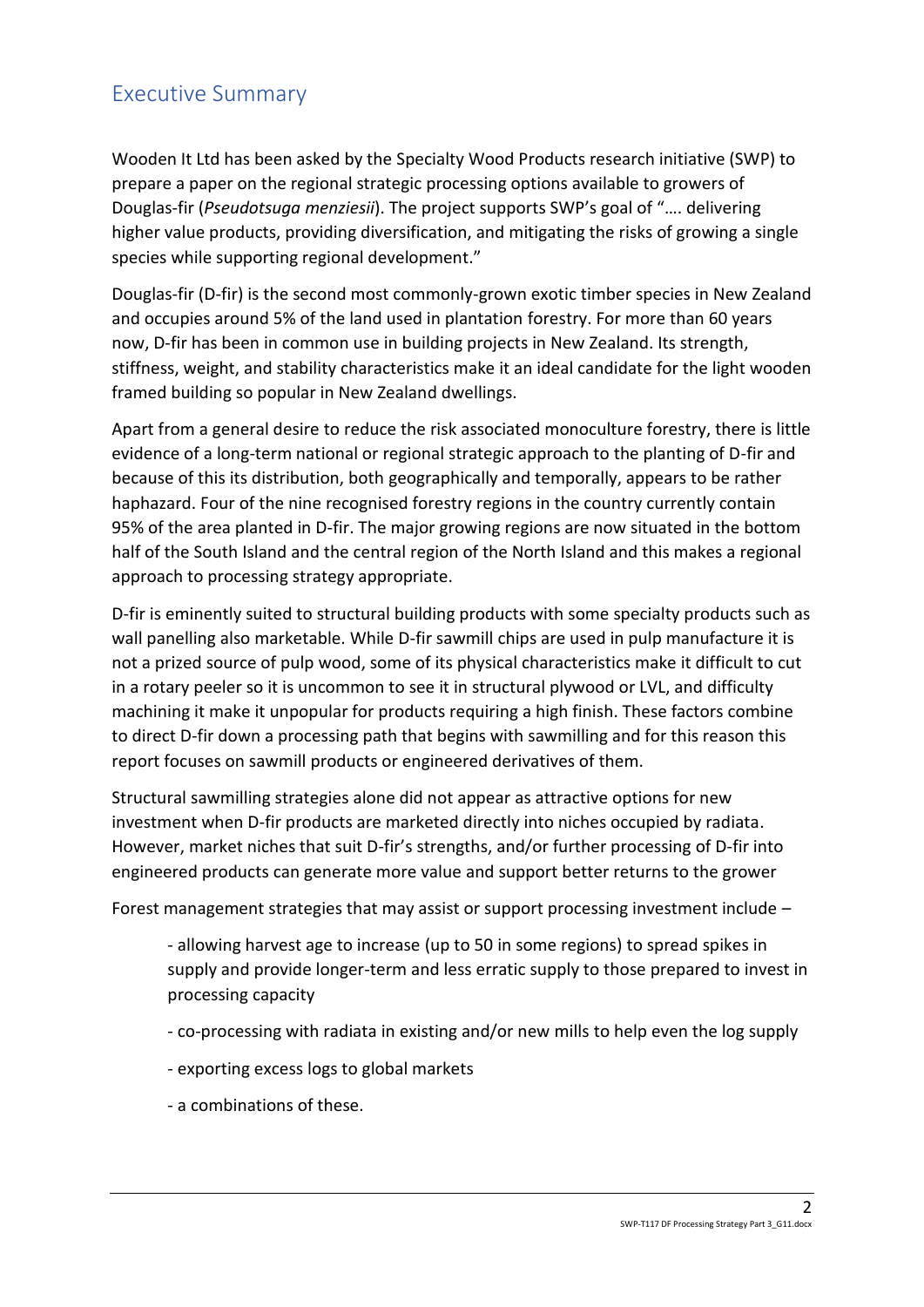## Contents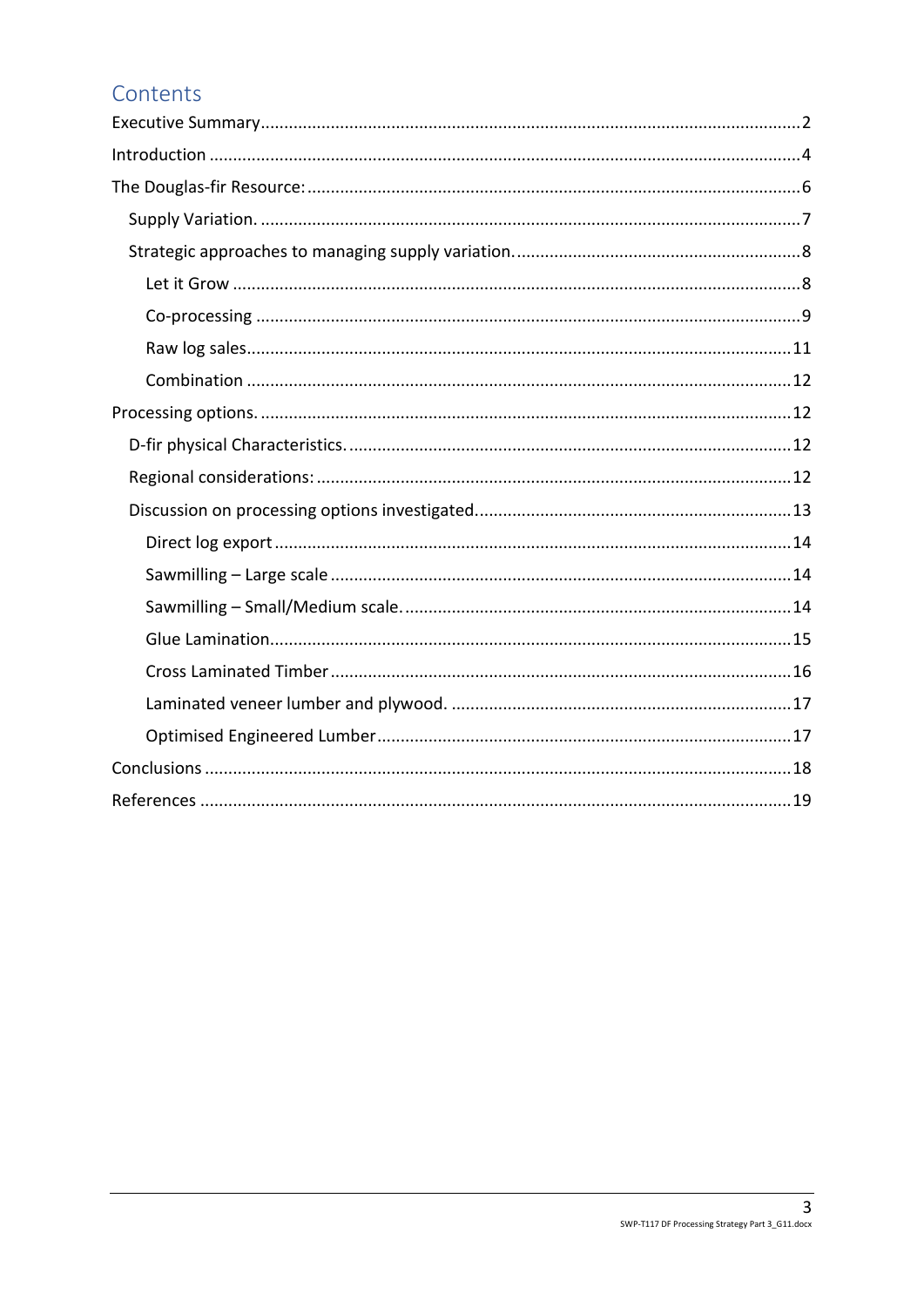## <span id="page-3-0"></span>Introduction

The Specialty Wood Products research programme (SWP) is a research partnership between MBIE, and Forest Growers Research focused on developing opportunities for minor exotic (non-radiata) species in New Zealand.

SWP describes its vision as,

"……. delivering higher value products, providing diversification, and mitigating the risks of growing a single species while supporting regional development" (SWP Program Description, T043, p.3).

In the context of this vision, Douglas-fir (D-fir) is particularly important as it represents the largest non-radiata exotic planting in New Zealand.

Introduced to New Zealand with p. radiata in 1859, D-fir was planted on a large scale in the 1930s, mostly in the central North Island. Its slower initial growth rate and longer time to commercial harvest size meant it was less attractive to foresters than radiata as a largescale commercial species (NZ Forestry, May 1994, p28), but it still holds a significant place in New Zealand exotic forest cultivation and timber supply*.*

Douglas-fir has long been an important source of structural wood in New Zealand. A 1999 ENSIS comparison of in-grade stiffness and strength found Douglas-fir strength is similar to, and stiffness better than radiata – [\(https://douglasfir.co.nz/\\_uploads/downloads/douglas](https://douglasfir.co.nz/_uploads/downloads/douglas-fir_strength_and_stiffness.pdf)fir strength and stiffness.pdf).

The higher durability of its heartwood means that Douglas-fir can be used in interior framing without chemical treatment.

"Research shows that Douglas-fir resists decay better than untreated radiata pine, but not as well as H1.2 treated timber." ([https://www.building.govt.nz/building-code-compliance/b](https://www.building.govt.nz/building-code-compliance/b-stability/b2-durability/pink-is-tough/untreated-douglas-fir/)[stability/b2-durability/pink-is-tough/untreated-douglas-fir/\)](https://www.building.govt.nz/building-code-compliance/b-stability/b2-durability/pink-is-tough/untreated-douglas-fir/)

Its stability and slightly lower density combined made it an attractive material for roof trusses when building with undried framing was common prior to the 1990s.

The Douglas-fir Strategy project is intended to:

- Produce a guide, for existing and future Douglas-fir forest owners and processors, to identify and qualify opportunities for products and processing technologies that will add further value to the resource.
- Support regional development of high value processing facilities focused on Douglasfir.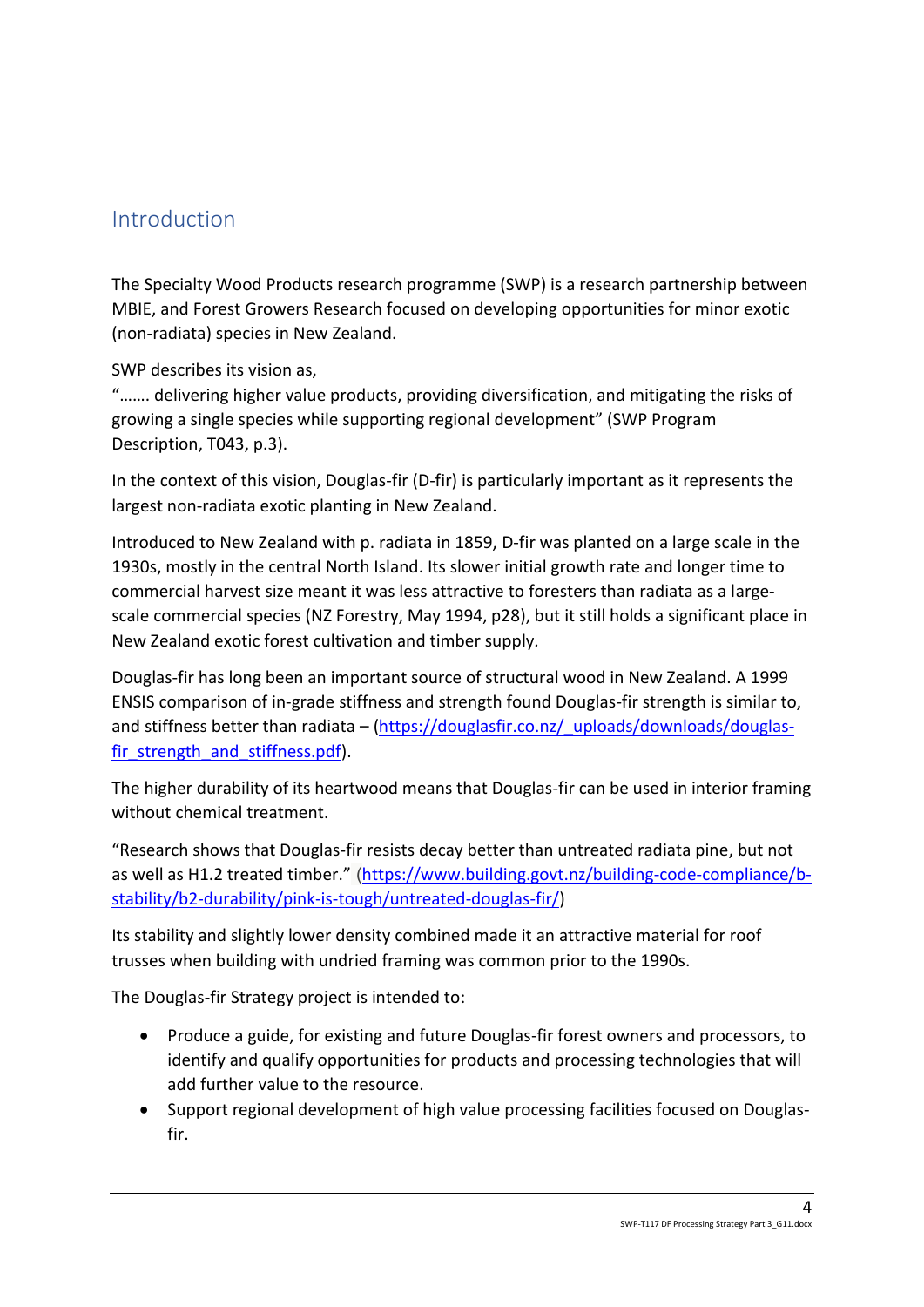• Identify opportunities to optimise Douglas-fir's value chain and deliver best value to its growers.

It consists of three stages of work.

Stage 1: Characterising the resource.

A characterisation of the resource, by location, age class and growing regime is required to understand volumes, timing, and location of availability of logs.

(SWP FN-100 Douglas-fir Resource Characterisation, 2020)

Stage 2: Process Characterisation.

Critical information relevant to each processing option has been collected, from which capital and production costs, market opportunities, product value and scale requirements are derived for each process.

(SWP-T 113 Douglas fir Processing Opportunities: Douglas-fir Strategy, 2020)

Stage 3: Collation and report.

Stage three, this report, matches the outputs of stages one and two to provide indications of which combinations of resources and processing strategies are likely to be successful and, just as importantly, highlight combinations that are unlikely to be successful.

The project focuses on processing strategies for Douglas-fir and investigates and comments on options in the context of the current planted area of Douglas-fir. It assumes replanting rates and regional distribution remain stable.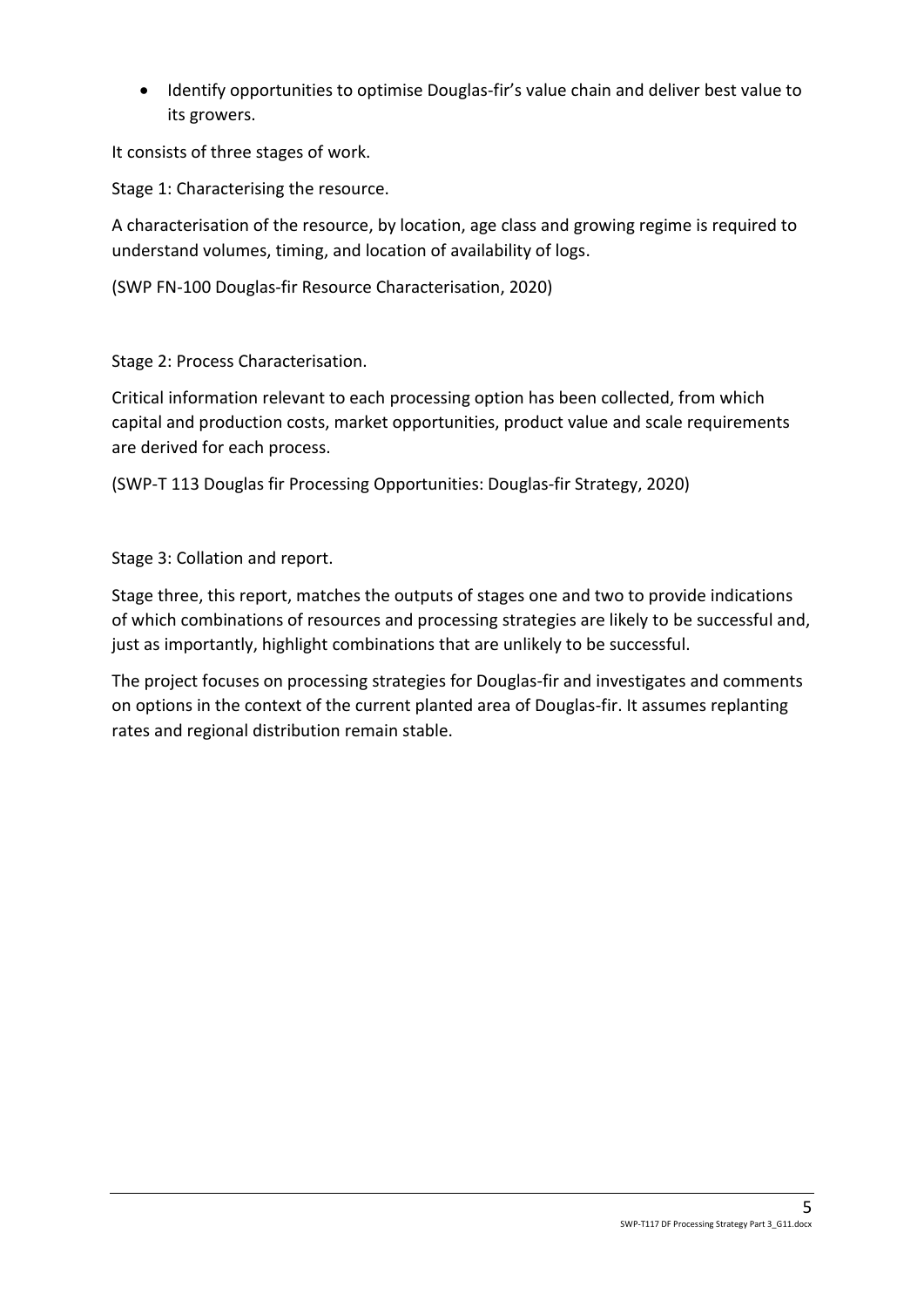## <span id="page-5-0"></span>The Douglas-fir Resource:

The first stage of this study (SWP FN100) characterised the Douglas-fir (D-fir) resource in terms of location, area planted and age classes (Table 1).

|                   | Age class (years) - ha planted |             |                |             |             |              |                |                |                |             |                |        |
|-------------------|--------------------------------|-------------|----------------|-------------|-------------|--------------|----------------|----------------|----------------|-------------|----------------|--------|
| Region            | $1 - 5$                        | $6 - 10$    | $11 - 15$      | $16 - 20$   | $21 - 25$   | 26-30        | 31-35          | 36-40          | 41-50          | 51-60       | 61-80          | Total  |
| Northland         | $\mathbf 0$                    | $\mathbf 0$ | $\mathbf 0$    | $\mathbf 0$ | $\mathbf 0$ | 8            | $\mathbf{0}$   | $\mathbf 0$    | $\overline{2}$ | $\mathbf 0$ | $\mathbf 0$    | 10     |
| Central NI        | 427                            | 719         | 2,201          | 2,499       | 2,500       | 2,688        | 2,253          | 1,585          | 1,481          | 115         | 161            | 16,629 |
| East Coast        | 181                            | 253         | 336            | 519         | 380         | $\mathbf{1}$ | $\mathbf{1}$   | $\overline{2}$ | 108            | 382         | $\mathbf 0$    | 2,163  |
| Hawkes Bay        | 18                             | 45          | $\overline{2}$ | 63          | 138         | 25           | 11             | 23             | 56             | 57          | $\overline{7}$ | 445    |
| Southern NI       | 6                              | 169         | 12             | 90          | 122         | 17           | 26             | 14             | 38             | 416         | 103            | 1,014  |
| Nelson/           |                                |             |                |             |             |              |                |                |                |             |                |        |
| Marlborough       | 11                             | 240         | 148            | 662         | 2,035       | 1,199        | 1,392          | 967            | 461            | 102         | 32             | 7,249  |
| <b>West Coast</b> | 120                            | 251         | 303            | 441         | 73          | 8            | $\overline{2}$ | 98             | 108            | 164         | $\overline{3}$ | 1,571  |
| Canterbury        | 650                            | 1,202       | 1,431          | 5,135       | 4,917       | 971          | 819            | 781            | 674            | 48          | 72             | 16,699 |
| Otago             | 781                            | 1,693       | 1,882          | 6,238       | 7,025       | 2,178        | 2,213          | 1,846          | 1,243          | 314         | 107            | 25,519 |
| Southland         | 1,561                          | 3,386       | 3,764          | 12,476      | 14,050      | 4,356        | 4,425          | 3,692          | 2,486          | 628         | 214            | 51,039 |

Table 1. Hectares of D-fir forest in NZ by region and age class. (*NZEFD April 2019)*

Southland, Otago, Canterbury, Nelson/Marlborough, and Central North Island between them account for 95% of the area planted in D-fir with the remaining 5% distributed over five other regions.

Information from foresters and managers suggests that, north of Canterbury little land currently in D-fir will be replanted in the same species, and in Canterbury itself only 5% is expected to be replanted. In Otago and Southland, the last decade or so has seen a rationalisation of species with lower altitude forests being mostly converted to Pinus radiata, and D-fir replacing radiata at higher altitudes. This process is now largely complete, and we expect that D-fir will be replanted in those blocks where it is better suited to the conditions than radiata.

All foresters can see some benefit in growing D-fir but at present that benefit is outweighed by the cost and challenges of longer rotation, Swiss Needle Cast in northern parts of the country, and the problems and cost of managing the environmental effect of wilding trees in the southern part of the country. These challenges are the most cited reasons for the move away from planting D-fir over the last couple of decades and into the foreseeable future (Fig.1). Both challenges are the subjects of current SWP projects.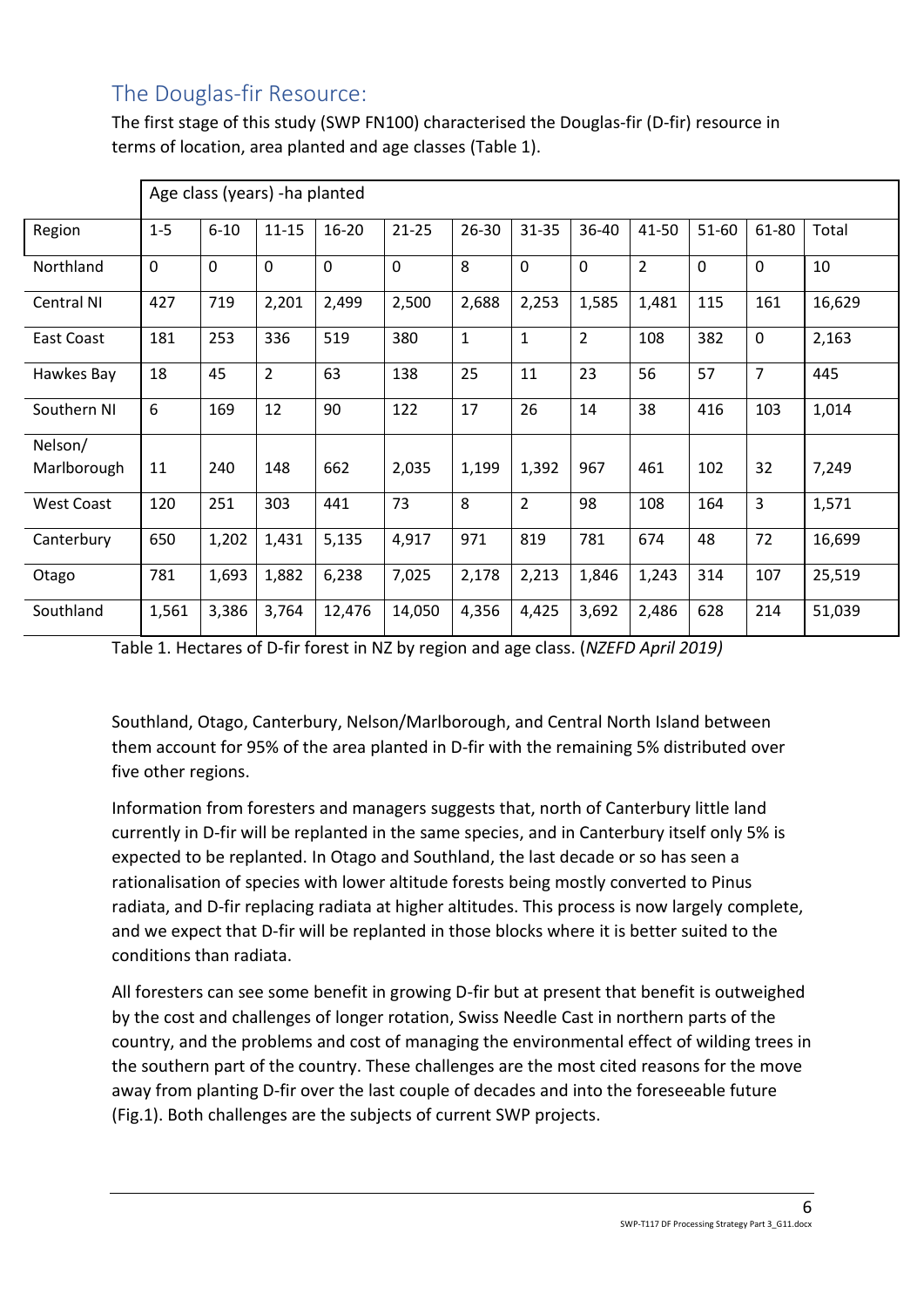

Fig 1. Age class distribution of the top 5 D-fir producing regions. (*From NZEFD April 2019*)

There is an obvious increase in planted area from around 11 years through to about 25 years in the five major regions, with Southland area increasing more than three-fold in this period (Fig. 1).

## <span id="page-6-0"></span>Supply Variation.

Stage one of the project also made projections on the D-fir wood available for harvest by region to 2060, (Fig 2)

Combining,

- Stated harvest intentions of those we spoke to,
- National Exotic Forest Description (NZEFD) data from April 2019,
- m<sup>3</sup>/ha total-recoverable-volume (TRV) factors for each region (from MPI's wood availability forecast of 2014 (WAF))

we have calculated a wood flow prediction through to 2060 (fig 2) for the five major regions based on the stated harvest ages of:

- 40 years for Southland, Otago, and Canterbury
- 37 years for Nelson/Marlborough
- 35 years for CNI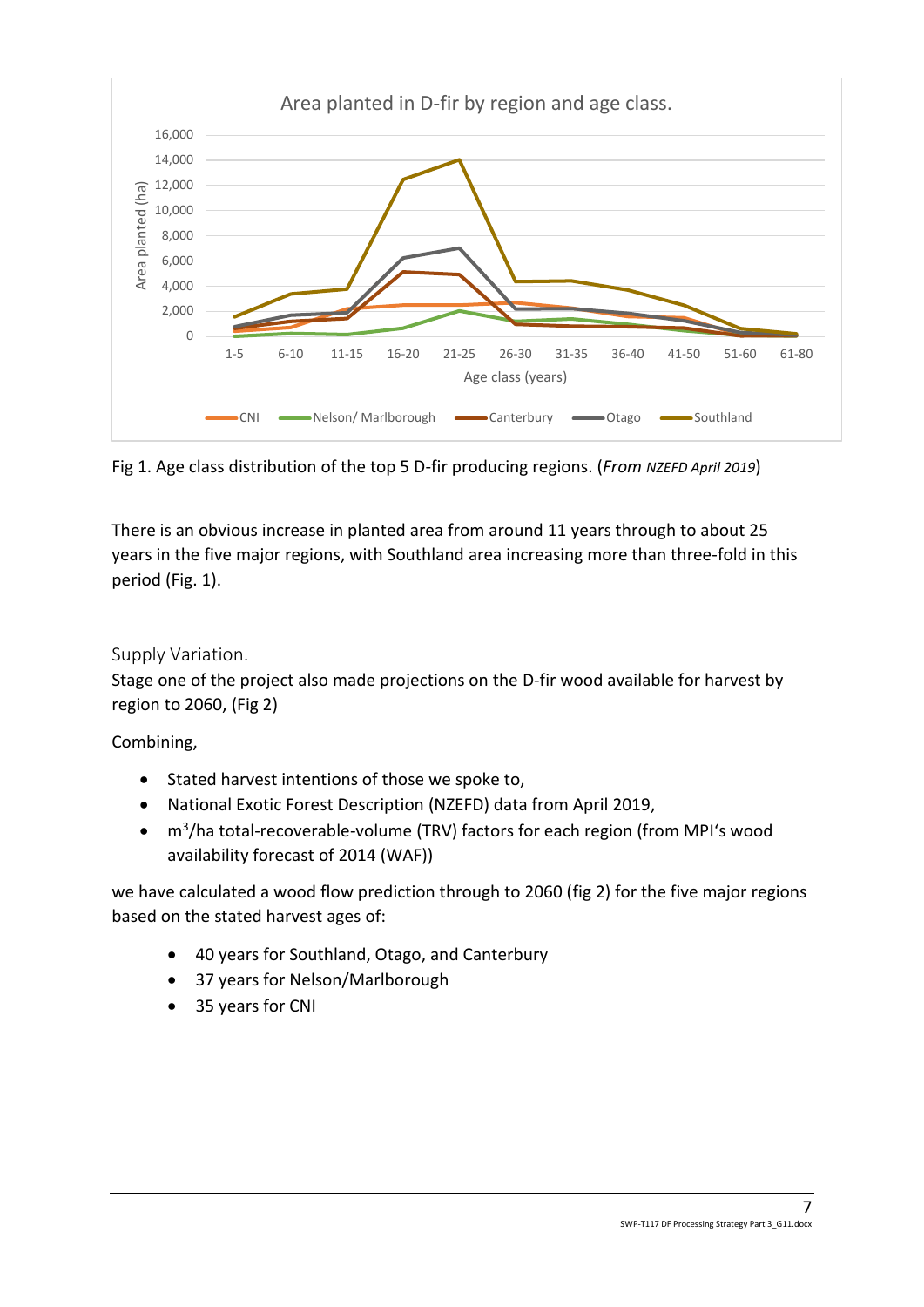

## Fig 2. Wood availability prediction. (*Wooden It, using MPI data*)

Consistent with the planted area analysis (Fig. 1), Figure 2 highlights a significant increase in available volume in all major regions from 2035 through to 2045, especially in Southland.

A spike such as this poses challenges to developing a strategic processing plan. New Zealand's wood processing industry has seldom shown enthusiasm for the commissioning of infrastructure and processing capacity in response to short to mid-term increases in supply and is unlikely to do so in this case, especially as that spike drops away just as dramatically after 10-15 years.

So, options to deal with this increase and reduction of D-fir wood availability are considered here.

<span id="page-7-0"></span>Strategic approaches to managing supply variation.

#### <span id="page-7-1"></span>Let it Grow

Allow age at harvest to increase through this period, by keeping the harvest volumes consistent or growing incrementally.

This approach has been partially applied to MPI's Wood Availability Forecast (WAF) published in 2014. *The WAF) will be updated in 2021*. The results of this smoothing in Southland are shown below in fig. 3. Such an approach allows more gradual and sustainable build up of harvest, transport and processing capability and sustains the productive use of that infrastructure over a longer period.

Southland will require significant investment in processing, harvest, and transport capacity over this period despite efforts to reduce the spike. According to this model, harvest will increase by 150% between 2028 and 2029, an additional 30% in the next five years and 25% in the following 5 years (fig. 3). This approach allows the average age at harvest to increase from 40 years to 50 years, but still leaves some big increases in available harvest volume.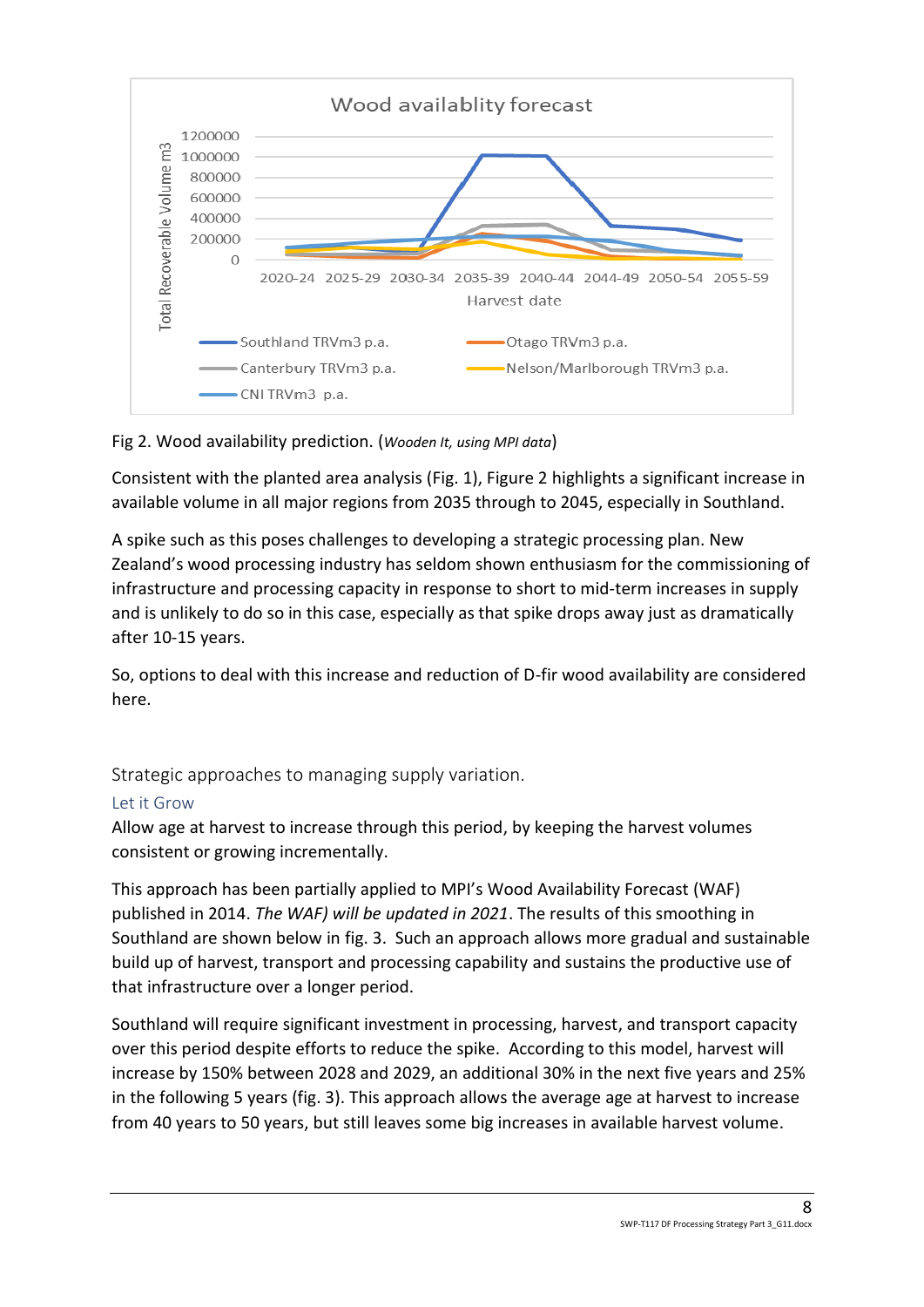

## Fig. 3 Reducing wood flow spikes by adjusting harvest age. *(Wooden It, from MPI, WAF data)*

The strategy of allowing harvest age to increase requires resolving the conflicting priorities of

- Maximising short-term return on investment
- Maintaining a long-term sustainable position for all members of the supply chain.

## <span id="page-8-0"></span>Co-processing

Using this strategy, growers could align themselves with sawmillers and wood processors who have adapted to running both D-fir and radiata through their processes and into their markets.

These processing operations and their markets need to be flexible enough to substitute radiata and D-fir for each other as supply levels change. Although there are a number of processors that do this successfully, in practice it is difficult to do outside a narrow range of variation and, on its own is unlikely to be sufficient response to the spikes illustrated in figure 3. Market preferences and the different uses for residues of each species are both challenges to high levels of species flexibility in processing operations.

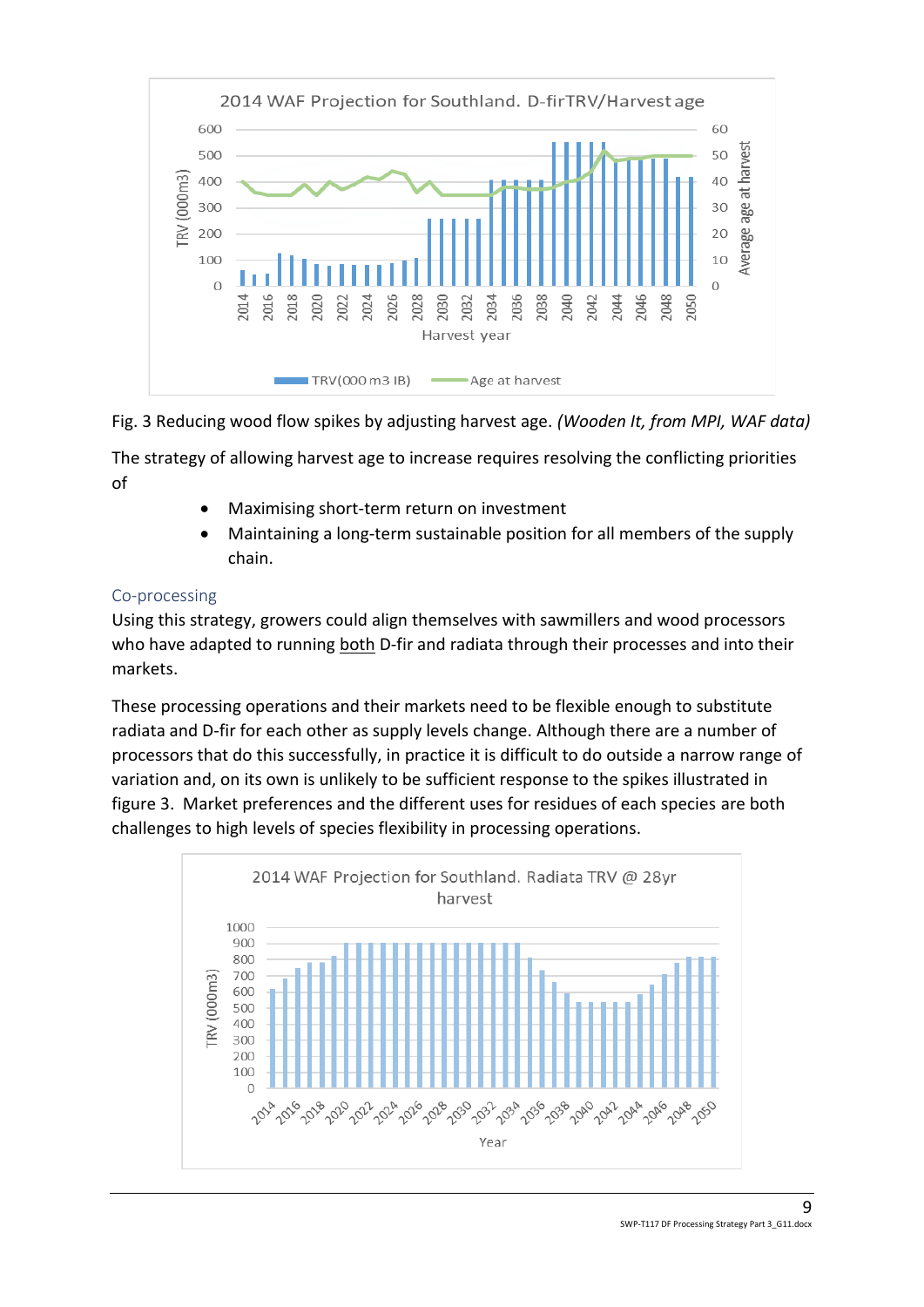## Fig. 4. Southland radiata wood availability *(From MPI, WAF data)*

Southland shows a reduction in radiata harvest that roughly coincides with the spike in D-fir supply (Fig 4). Aggregating the harvest from these two species (Fig 5) looks more manageable than when each species variation is viewed separately. Figure five shows the wood flow effect in Southland of combining radiata - harvest at age 28 years - and allowing D-fir harvest age to increase to 50 years, in line with WAF modelling.



Fig. 5. Southland combined radiata/ D-fir wood availability. *(From MPI, WAF data)*

Applying the same co-processing strategy in Otago and allowing D-fir harvest age to increase to 50 years produces a similar smoothing effect in supply with a slightly sharper initial dip, Fig 6



Fig. 6. Otago combined radiata/ D-fir wood availability. *(From MPI, WAF data)*

In Canterbury (Fig 7) and the Central North Island (Fig. 8) regions the harvest age for D-fir can remain at 40 years and achieve the same result following an initial dip.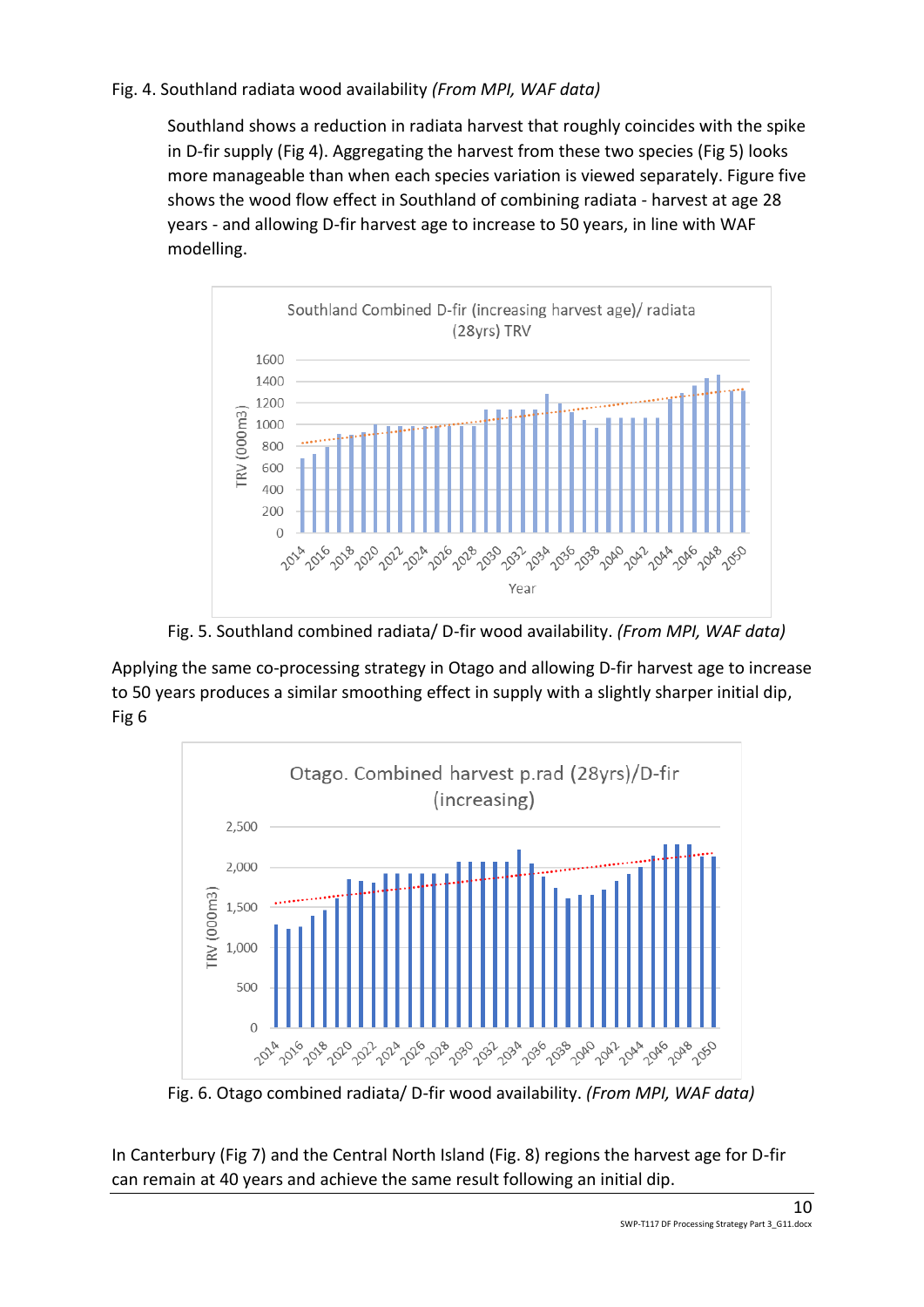

Fig. 7. Canterbury combined radiata/ D-fir wood availability. *(From MPI, WAF data)*



Fig. 8. Central N.I. combined radiata/ D-fir wood availability. *(From MPI, WAF data)*

#### <span id="page-10-0"></span>Raw log sales

Sell excess logs into overseas markets.

Overseas markets are of such a scale that even Southland's spike will have little effect on supply dynamics and price in market. This solution has the advantage of turning extra supply into cash quickly and efficiently, requiring extra capital investment only in harvesting and transport. Harvesting and transport capital plant is much more portable than processing plant, so can readily be re-deployed once regional spikes have been dealt with.

This approach does little to support the long-term sustainability and growth of a local D-fir processing capability.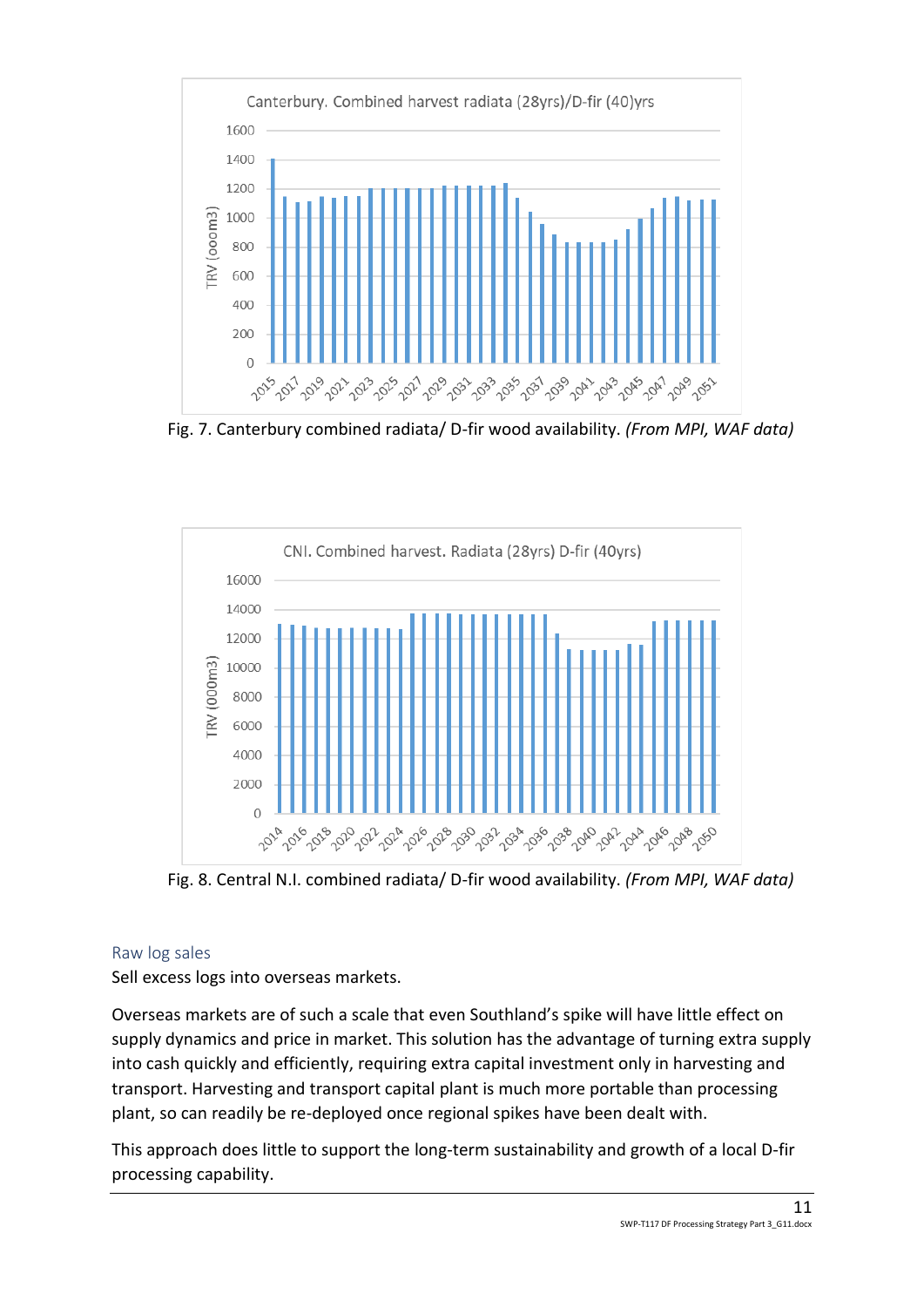#### <span id="page-11-0"></span>Combination

The final, and most likely option is a combination of some or all the approaches above. The weighting of each option in a mixed strategy will be driven by

- appetite for investment,
- prevailing market opportunities and conditions,
- capacity to add infrastructure at each stage of the harvest transport processing supply chain.
- sufficient developing supply of other species to replace D-fir as the spike is consumed.

For example, willingness to invest in harvesting and transport but not processing will weight a strategy towards export of raw logs.

## <span id="page-11-1"></span>Processing options.

## <span id="page-11-2"></span>D-fir physical Characteristics.

The physical properties of any wood are a good guide to potentially valuable end uses and the processing options that are most likely to add value.

The physical properties of D-fir make it a great candidate for use in structural applications. The qualities that differentiate it from other structural timbers include its consistency from bark to pith, its density to strength ratio, its generally higher stiffness, its stability in use, and some natural durability. These qualities are covered in detail in SWP T113.

D-fir has a high difference in density between early-wood and late-wood within the same growth ring, this leads to some splitting or breakage in nailing and rotary peeling, and difficulty achieving high quality planed finishes. These two factors combine to make it less attractive for some uses.

The processes considered in this project tend towards structural uses because of these qualities and include products such as solid wood structural members and various engineered products including glue laminated beams (GLT), cross laminated timber (CLT) and optimised engineered lumber (OEL). All these processes take advantage of D-fir's strengths and are not adversely affected by its short comings. Also considered is the option of not processing and simply supplying logs to export markets.

LVL and plywood options were not considered because the early-wood late-wood density difference make rotary peeling of D-fir difficult.

## <span id="page-11-3"></span>Regional considerations:

Radiata is currently preferred for replanting in most regions because of shorter rotation times, the negative effect of Swiss needle cast fungus on D-fir growth rates in warmer regions and, the perception of D-fir as a significant contributor to wilding pine problems in the South Island.

The only regions currently replanting harvested areas with D-fir are Otago and Southland and there is no indication that new plantings will resume any time soon in any region. For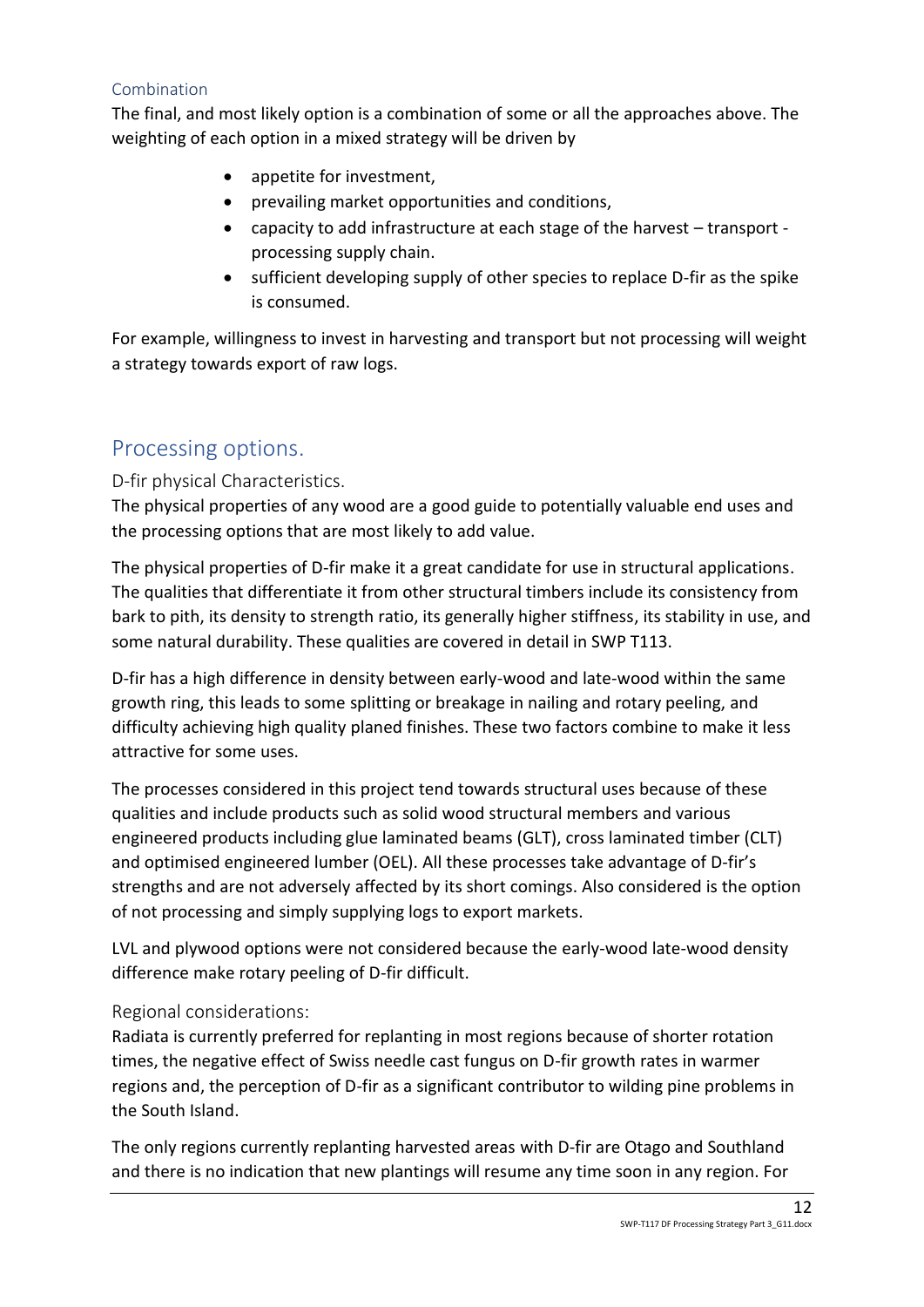this reason, many regions are unlikely to attract significant investment in processing based on D-fir supply, especially those 5 regions making up the last 5% of planted area.

<span id="page-12-0"></span>

| Discussion on processing options investigated. |  |  |
|------------------------------------------------|--|--|
|------------------------------------------------|--|--|

| <b>Processing</b>                 | Capital<br>cost         | Economic<br><b>Scale</b>          | Post delivery<br><b>Production</b>  | Market size/<br>Profitability                                                          | D-Fir<br>advantages                                          |
|-----------------------------------|-------------------------|-----------------------------------|-------------------------------------|----------------------------------------------------------------------------------------|--------------------------------------------------------------|
| Option                            |                         |                                   | costs                               |                                                                                        |                                                              |
| Raw log<br>sales                  | $\overline{0}$          | $100 \text{ m}^3$ plus            | Marshalling<br>/Loading             | Unlimited?<br>Price 10-15%<br>above radiata.                                           | Demand<br>consistent<br>even in slow<br>markets              |
| Sawmill,<br>Large scale           | \$100 mill              | 400k-500k m <sup>3</sup><br>p.a.  | \$40/ $m3$                          | GM-3%                                                                                  | <b>Stiffness</b><br>Durability<br>Stability                  |
| <b>Sawmill</b><br>small scale     | \$15 mill               | 40,000 $m^3$ p.a.                 | \$90/ $m3$                          | GM-15%                                                                                 | Consistent<br>through log                                    |
| <b>GLT mass</b><br>product        | $$1$ mill-<br>\$5mill * | $10,000m^3$ p.a.<br>50,000m3 p.a. | Processing,<br>labour, glue         | Post and beams.<br>Competitive<br>market                                               | High stiffness                                               |
| <b>GLT</b><br>bespoke<br>products | $$1$ mill-<br>\$5mill * |                                   | Design,<br>process,<br>labour, glue | Cost plus                                                                              | Low density                                                  |
| <b>CLT</b>                        | \$3.5<br>$mill*$        | 15,000 $m^3$ p.a.                 | \$470/ $m3$                         | Significant<br>growth locally<br>and globally.<br>Largely cost<br>plus.                | Engineer to<br>take<br>advantage of<br>superior<br>stiffness |
| <b>CLT High</b><br>volume         | \$40 mill*              | $100,000m^3$ p.a.                 | \$320/ $m3$                         | Significant<br>unsatisfied<br>demand locally<br>and globally.<br>Largely cost<br>plus. | Engineer to<br>take<br>advantage of<br>superior<br>stiffness |
| <b>OEL</b>                        | Unknown                 | Unknown                           | Unknown                             | Unknown                                                                                | Use of<br>cheaper D-fir<br>thinnings and<br>small logs       |

Table 2: Summary of key factors for the processing options investigated in SWP-T113. (\* includes only glue application, assembly, and pressing plant)

As far as possible we identified, capital cost, scale, production cost, market size and profitability for each processing option (Table 2). These numbers have been used to draw comparisons between different options and should in no way be used to guide processing investment decisions. The variables and complexities involved in each process require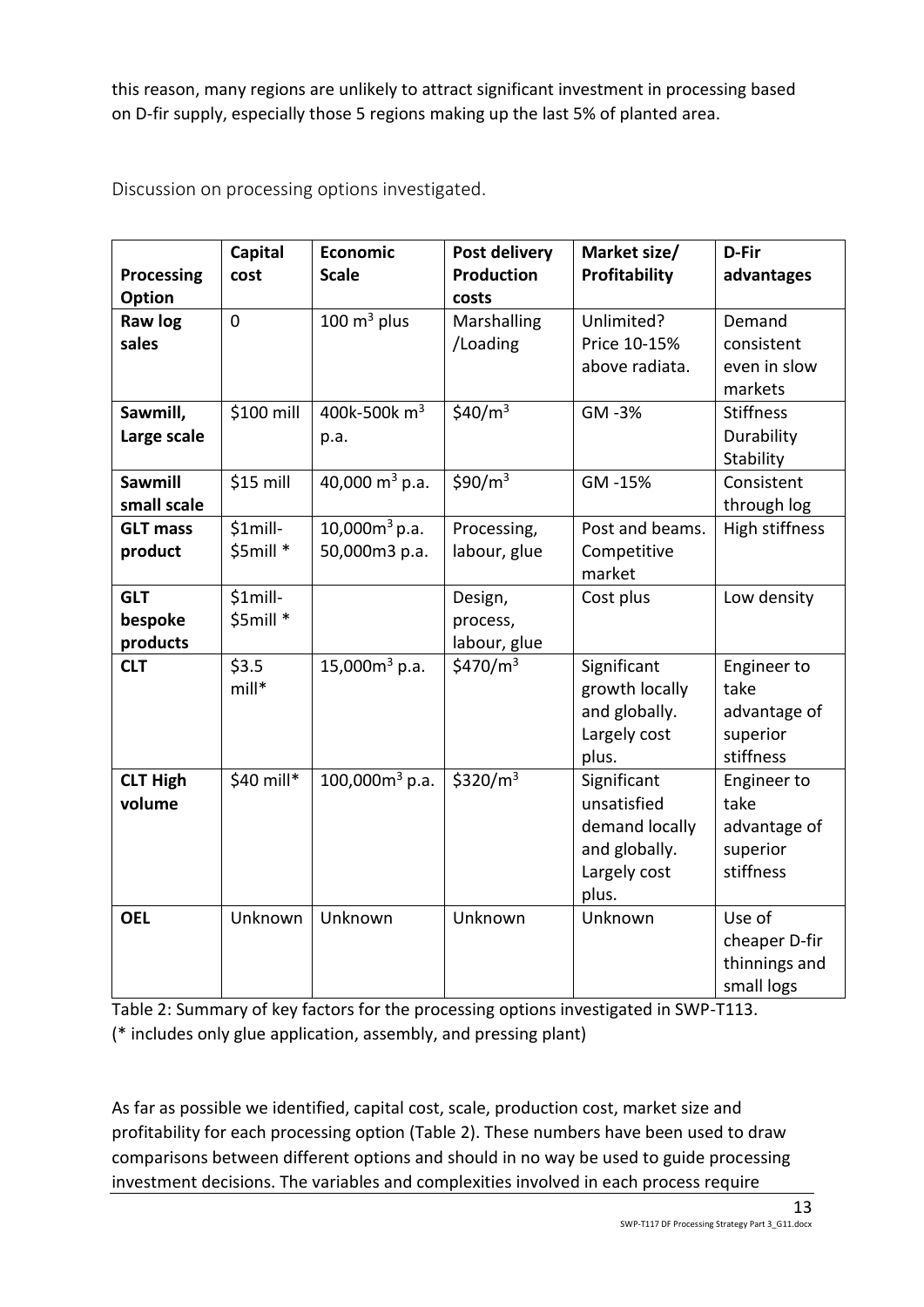anyone investigating investment to engage early in the process with equipment suppliers, technical experts and market analysts and do their own thorough due diligence.

Costs quoted only consider the process under consideration e.g., sawmilling costs only include the costs involved in converting logs into green rough-sawn lumber. Down stream costs such as drying, planning etc. are expected to be no different from those for radiata.

### <span id="page-13-0"></span>Direct log export

Infrastructure, procedures, and markets for raw logs are all well established, meaning there is almost no extra cost to exporting logs rather than selling to a local processor. In fact, the export market is so dominant that major species log prices to onshore processors are routinely derived from the return a grower can achieve at the wharf gate.

Douglas-fir does, and has for a long time, command a premium over radiata in export log markets, primarily because it is supplied alongside North American grown D-fir. Demand seems to hold up even in soft markets.

There is plenty of scope in this market to take smaller logs than domestic processors prefer, so logs from thinning operations are often directed through this channel. This market provides a good safety valve/ buffer for times of over or under-supply and can give a good return on logs that domestic processors do not find attractive.

In regions with low and/or erratic supply of D-fir logs and reasonable export-port access such as Northland, East Coast NI, Hawkes Bay, and the lower North Island, exporting raw logs can be an important contributor to forest profitability.

#### <span id="page-13-1"></span>Sawmilling – Large scale

The processing costs and gross margin figures for both large, and small, scale sawmills are based on numbers generated by SCION's WoodScape model as reported in SWP report T-037. These numbers were used because the same model included the log prices used in gross margin calculations and account for all processing costs. We have not done a survey of current market prices in New Zealand, but anecdotally understand that 2020 has seen all prices increase. U.S. lumber market publication Random Lengths on October 2<sup>nd</sup>, 2020 had green D-fir price at \$US857/mbf compared to a year before when it was \$435/mbf. In the context of 2020's volatility it seems safest to make strategic decisions on data from a more stable time, such as the prices used in SWP T-037.

Even in this large scale, low-cost sawmill configuration  $(400,000m^3 p.a.)$ , using the WoodScape predictions on market price and log cost, it is difficult to find economic encouragement for a strategy of sawing D-fir into common structural components and selling these in the same market as radiata. We did not find anybody currently cutting D-fir using only the structural approach. There are companies doing this, but they are also putting products into added value processes, or higher value market niches.

#### <span id="page-13-2"></span>Sawmilling – Small/Medium scale.

Medium scale sawmilling offers greater flexibility and more responsiveness to market conditions than larger scale operations can easily accommodate. Lower capital cost reduces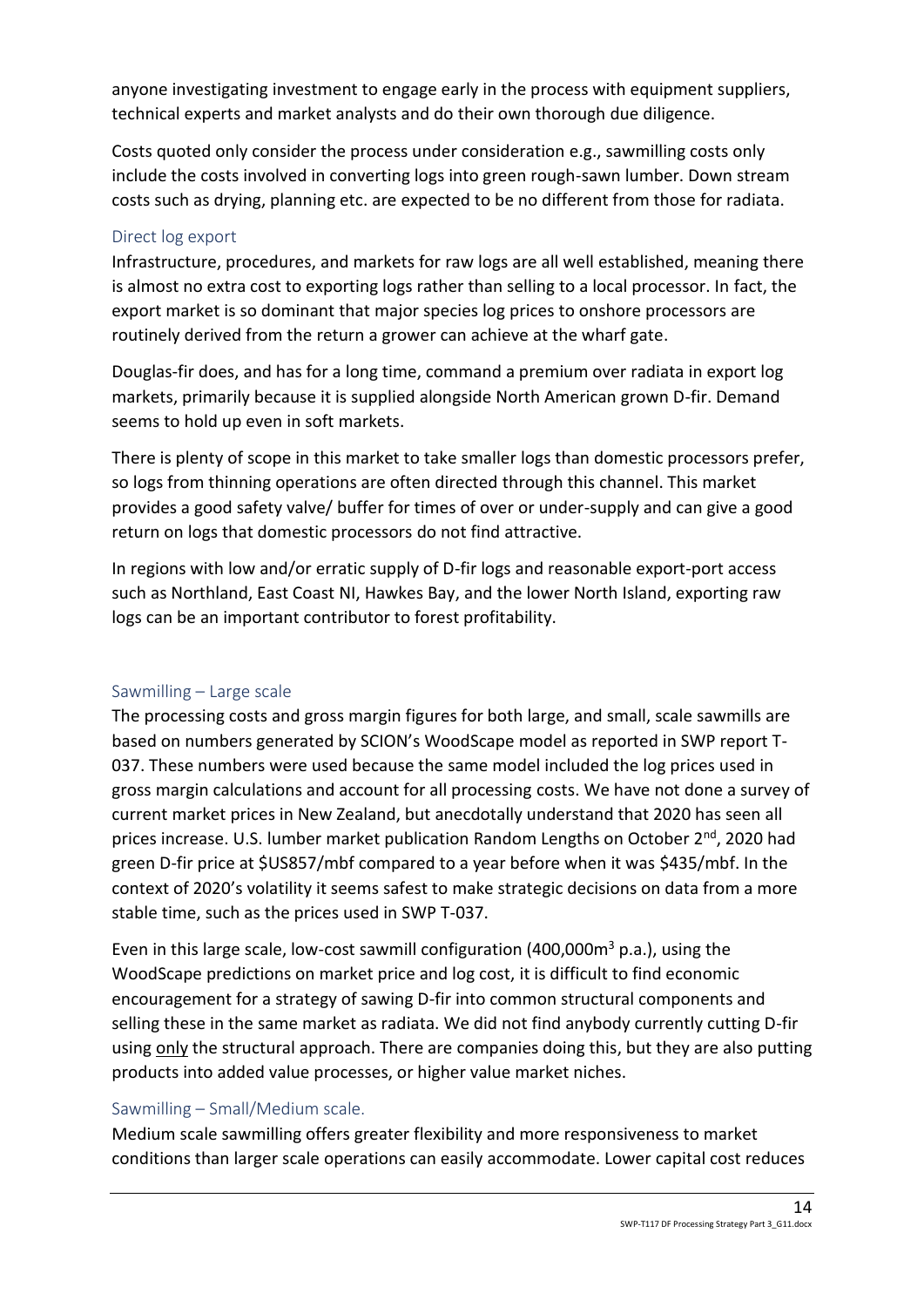the overhead burden somewhat, but smaller scale operations cannot achieve the very low production costs available to high volume mills so look to find ways to improve the value of their cut. The most successful structural mills in New Zealand and Australia cutting any species are large-scale low-cost mills using hi-tech gear to enhance their efficiency. Those smaller mills that cannot match this efficiency and low cost tend to focus on extracting maximum value from the fibre in logs they buy. Nobody buys pruned logs to cut structural components. Sawmilling is a dis-assembly operation similar to butchering meat, the better a mill or butcher is at segregating the value components of a log or beast the more value they can recover, but this strategy is difficult to implement in a solely cost focused operation

The biggest assets of D-fir lumber are its strength and stiffness properties, its log uniformity and low proportion of industrial grade core wood. All these properties make it a preferred species for cutting structural components and suited to the high volume-low-cost mills discussed above.

The opportunities to successfully mill D-fir in smaller mills exist by choosing higher value products or supplying wood into added value uses in which the wood cost is not so critical. For example, specialty glue laminated designs can often be more about form than about function and, as such, carry a value that is not solely dependent on the load bearing capability of the wood used (Fig. 9).

D-fir readily lends itself to use in large solid wood beams because of its relatively low moisture content off the saw and its stability on drying, and it also commands higher prices in specialty products such as wall panelling. Its inherent durability can make it an attractive option for those seeking building solutions that do not contain chemical preservative. Products to support all these end uses are much better suited to flexible operations and can command higher prices if marketed well.



<span id="page-14-0"></span>Glue Lamination.

Fig 9. Beach-side bar from glue laminated wood. Phu Quoc, Vietnam. Tran Duc.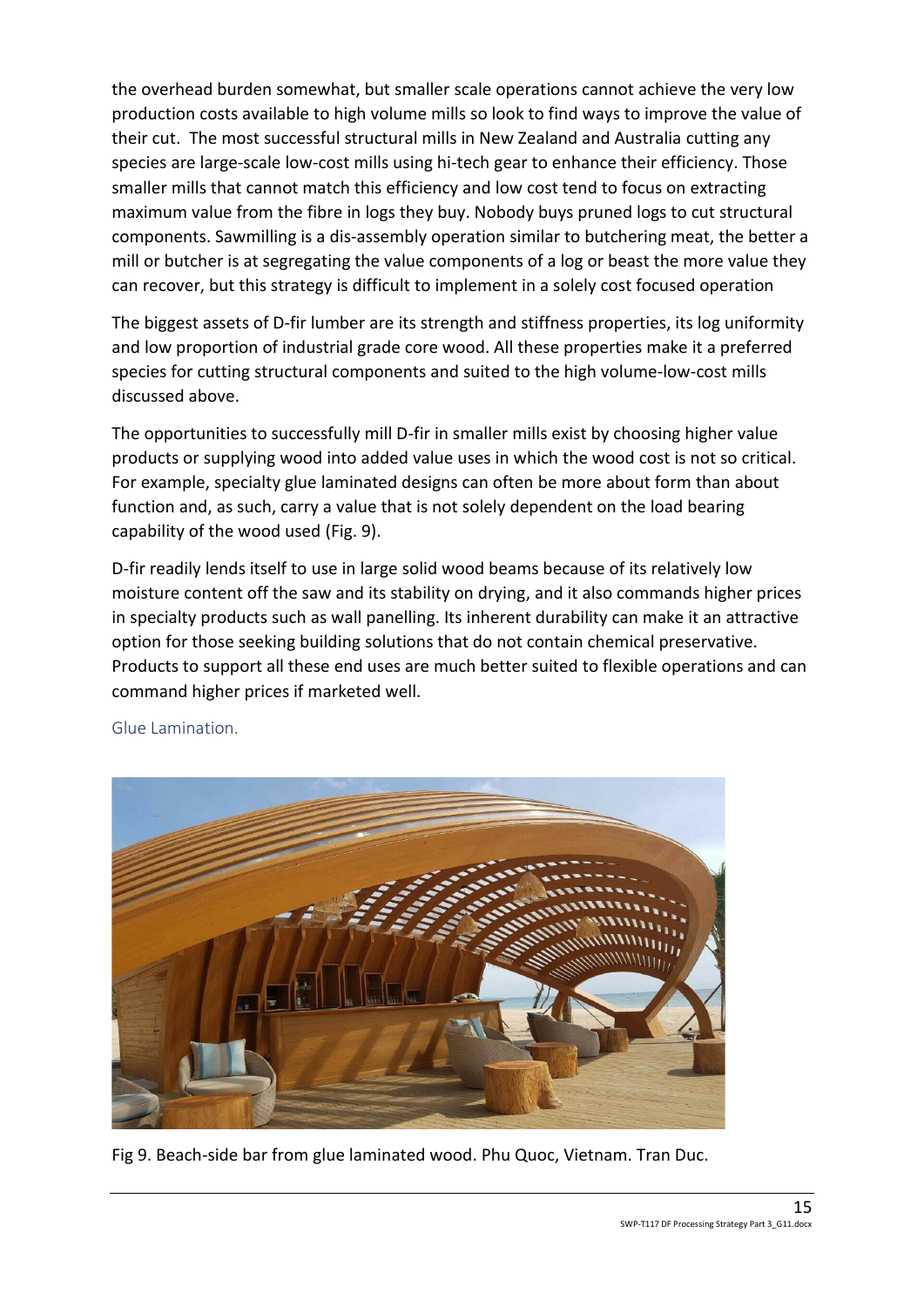Capital costs to set up glue laminating operations can vary from a few hundred thousand dollars for a basic line using manual operation of low-tech glue application and pressing of full length lamella, to many millions of dollars for highly automated lines including defecting, finger-jointing, planning, gluing, pressing, curing, and final machining operations integrated into a single process.

The process of preparing wood and glue lamination requires

- the removal of unsuitable defects,
- finger jointing to desired length,
- machine to an even, fresh surface
- application of glue
- assembly and packing into press
- pressing and curing
- unloading and trimming
- planning to final finish and dimension

all of which have so many variables that it would be misleading to supply a cost estimate.

Automated lines are well suited to straight square products such as laminated verandah posts, common beams and lintels, or Japanese house components which can be manufactured in large quantities to a single design and specification.

More complex components like the laminated elements in Fig. 6 require adaptable plant set up and are unlikely to be able to use accelerated curing technology such as radio frequency, as a result these are likely to have more cost. They will also include a significant design component in the cost and so occupy a special part of the market that will accept cost plus as a basis for pricing.

## <span id="page-15-0"></span>Cross Laminated Timber

Cross laminated timber (CLT) was introduced to New Zealand by Xlam who opened a commercial plant in Nelson in 2012. It has proven to be highly successful technology for the construction of multi-level mass timber structures and is leading the increasing use of timber in multilevel construction. Xlam have since moved their manufacturing to Australia but Red Stag are currently installing a plant in Rotorua with about twice the capacity.

In the early days of New Zealand based CLT production D-fir was used regularly along with p. radiata for the feed-stock without any significant changes to the process and was found to perform at least as well. Laboratory testing of D-fir CLT behaviour under rolling shear stresses, and how the commonly used dowelled fixing systems performed in D-fir panels, showed that "…D-fir CLT specimens demonstrated good RS (rolling shear) and embedment properties and the dowelled connections also showed reliable behaviour with high strength and stiffness and superior ductility" (Li et al 2018).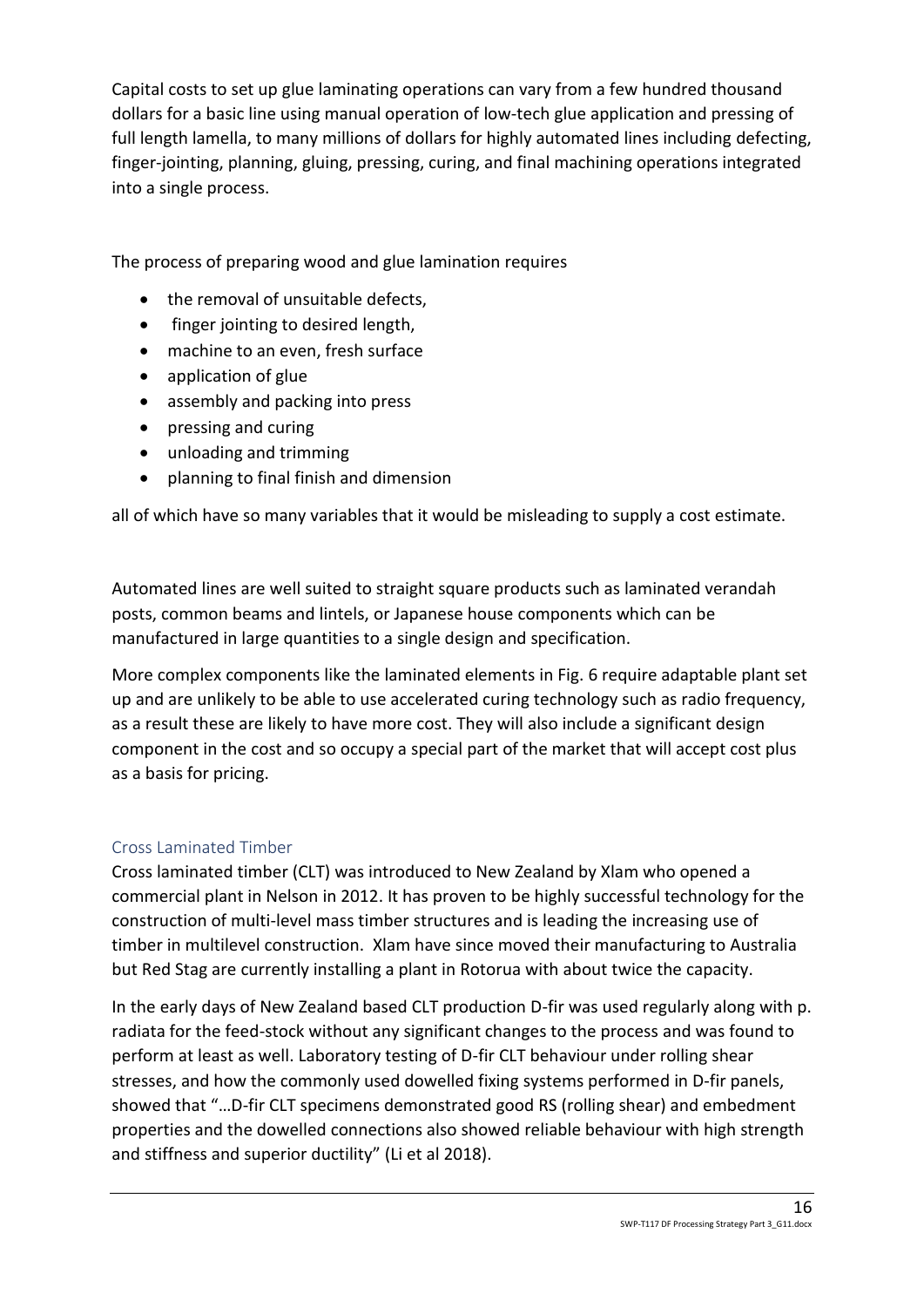There is no reason that D-fir cannot be used for the manufacture of CLT and, although this has not been exploited yet, D-fir's superior stiffness performance has the potential to make it a preferred feed stock material. Its lack of treatability restricts its use in large commercial buildings because of current requirements to use H1.2 and H3.2 treated wood in such buildings.

The capital costs for glue application, assembly and pressing equipment only come to about \$3.5 million for a mechanical pressing operation similar to that used by Xlam, and capable of producing about 15,000m<sup>3</sup> per year. CLT has all the preparation operations associated with glue lamination and so requires further capital for these. The process also has higher postgluing costs for CNC profiling of completed panels.

In addition, this process introduces a wood-loss component after manufacture that is unavoidable. Poorly managed, this can be very costly because all the processing costs are embedded in the panel as well as the cost of wood that is discarded. The other significant contributors to operating cost are labour and glue.

Market demand for mass timber products is strong and interest in building with this technology remains high. Some respondents report fielding enquiries for thousands of cubic meters of mass wood products every few weeks. A 2016 model of CLT demand in the Pacific Northwest of the USA, for use in 4-7 storey multi-dwelling and office buildings, predicted that by 2020 demand would reach 45,000 $m<sup>3</sup>$  and double every 5 years after that (Beyreuther et. al. 2016).

## <span id="page-16-0"></span>Laminated veneer lumber and plywood.

Neither of these technologies were considered because of the difficulties identified in rotary peeling of D-fir.

## <span id="page-16-1"></span>Optimised Engineered Lumber

Optimised engineered lumber (OEL™) is a process that uses low grade/low value logs and cuts them in to short, small components (50x10x1000), stress grades these then sorts based on stress grade, finger joints and laminates them to produce MGP 8 and better structural products.

The process is owned by Wood Engineering Technology Ltd who operate a pilot plant in Gisborne developing the product and the manufacturing process. The product and plant are still in their development phase so there is no cost information available either in terms of capital outlay or operating expenses that is likely to be representative of full commercial operation costs.

SWP has however, conducted a trial (SWP-T007) to establish the suitability of using wood cut from D-fir thinnings as an input to this process. The trial struck some processing issues that left recoverable volume in some doubt, but which was technically successful, producing a useful product of good grade. WET's own analysis of the trial and its calculations based on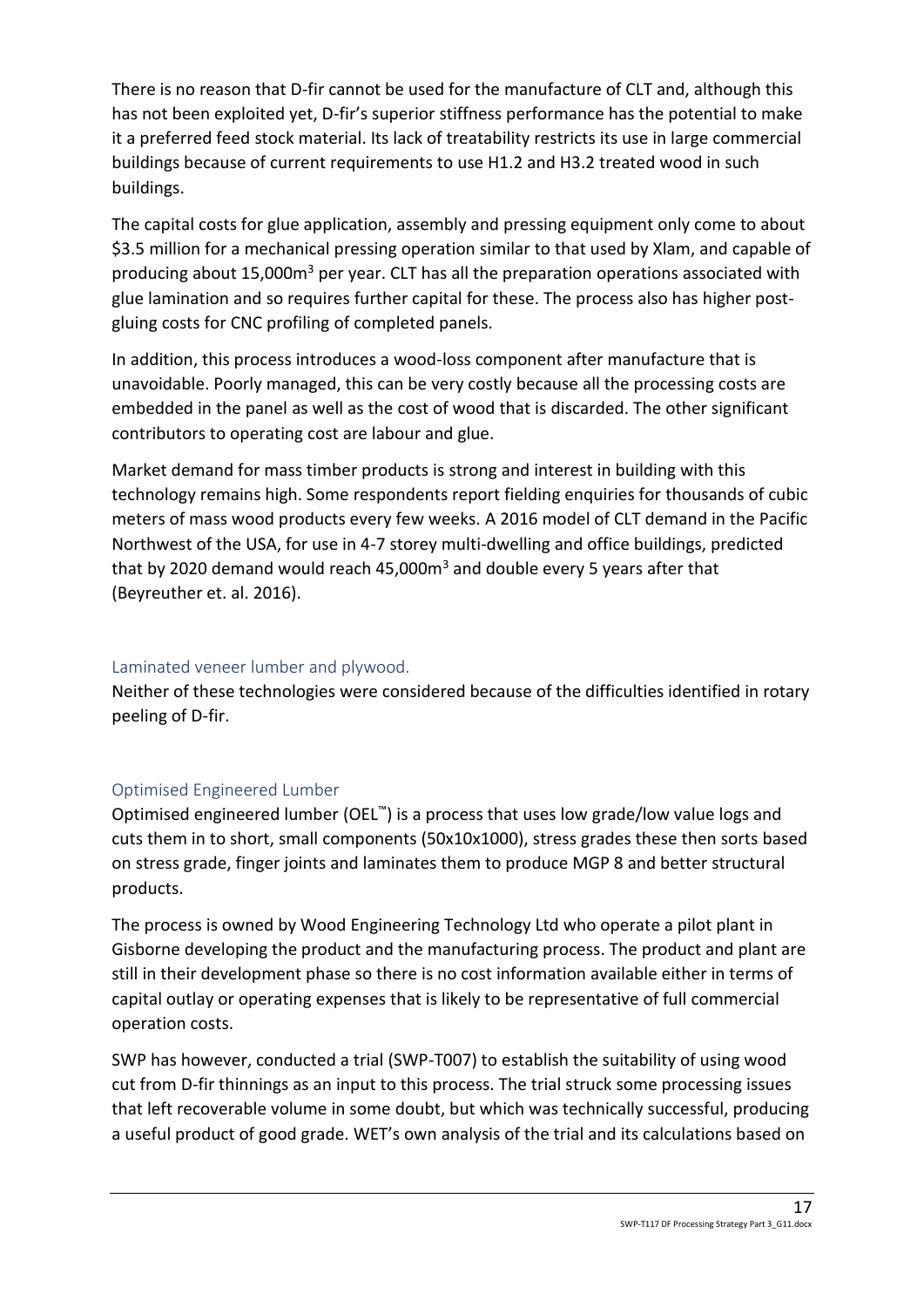expected recovery suggest that D-fir thinnings could be a successful source of feedstock for the manufacture of OEL.

## <span id="page-17-0"></span>**Conclusions**

Regions with low, erratic, and diminishing volumes of D-fir have fewer strategic options available to them and are unlikely to attract investment in D-fir focused processing capacity. These include Northland, East Coast NI, Hawke's Bay, Southern NI, the West Coast South Island, and quite likely, Nelson/Marlborough. The options available for the D-fir that is already planted in these regions consist of export of the logs, co-processing in a mill processing p. radiata, shipping logs out of the region for processing, or firewood sales. There is simply insufficient stable supply to sustain any other processing options.

The other four growing regions - Southland, Otago, Canterbury, and Central North Island have sufficient volume to encourage investment in processing capacity. All of these have a rapid increase in available volume in about 10 years from now and should be looking for processing options for that supply now. The fact that this increase is not sustained after 15 years presents some challenges that need to be overcome. The options to do this are outlined above in the section on managing supply variation and include

-allowing harvest age to increase to spread the spike in supply and provide a longerterm supply to those prepared to invest in processing capacity

- co-processing with radiata in existing and/or new mills
- exporting excess logs to global markets
- combinations of these.

D-fir is a particularly important structural timber that has some superior qualities such as high stiffness, better stability, natural durability, less variation from bark to pith. These superior qualities are not always taken advantage of in the market. In many cases D-fir is sold alongside radiata as equivalent to H1.2 MSG8. The higher-stiffness wood is not always segregated into higher value uses, the opportunities for untreated wood are not always pursued. Some more focus on these areas in future would help increase market opportunities for D-fir.

D-fir logs, like all others available to New Zealand sawmillers, have their price determined by the prevailing export log price. In the case of D-fir this is usually a few dollars more than radiata so the processor must get some extra value from their logs through higher recovery of valuable grades, adding value through other processes, or supplying into specialty markets.

Included in these value adding processes are

- glue laminated (GLT) beams, posts and lintels and specialty laminations
- cross laminated timber (CLT) panels

both of which can extract extra value from D-fir by making good use of its stiffness characteristics and stability.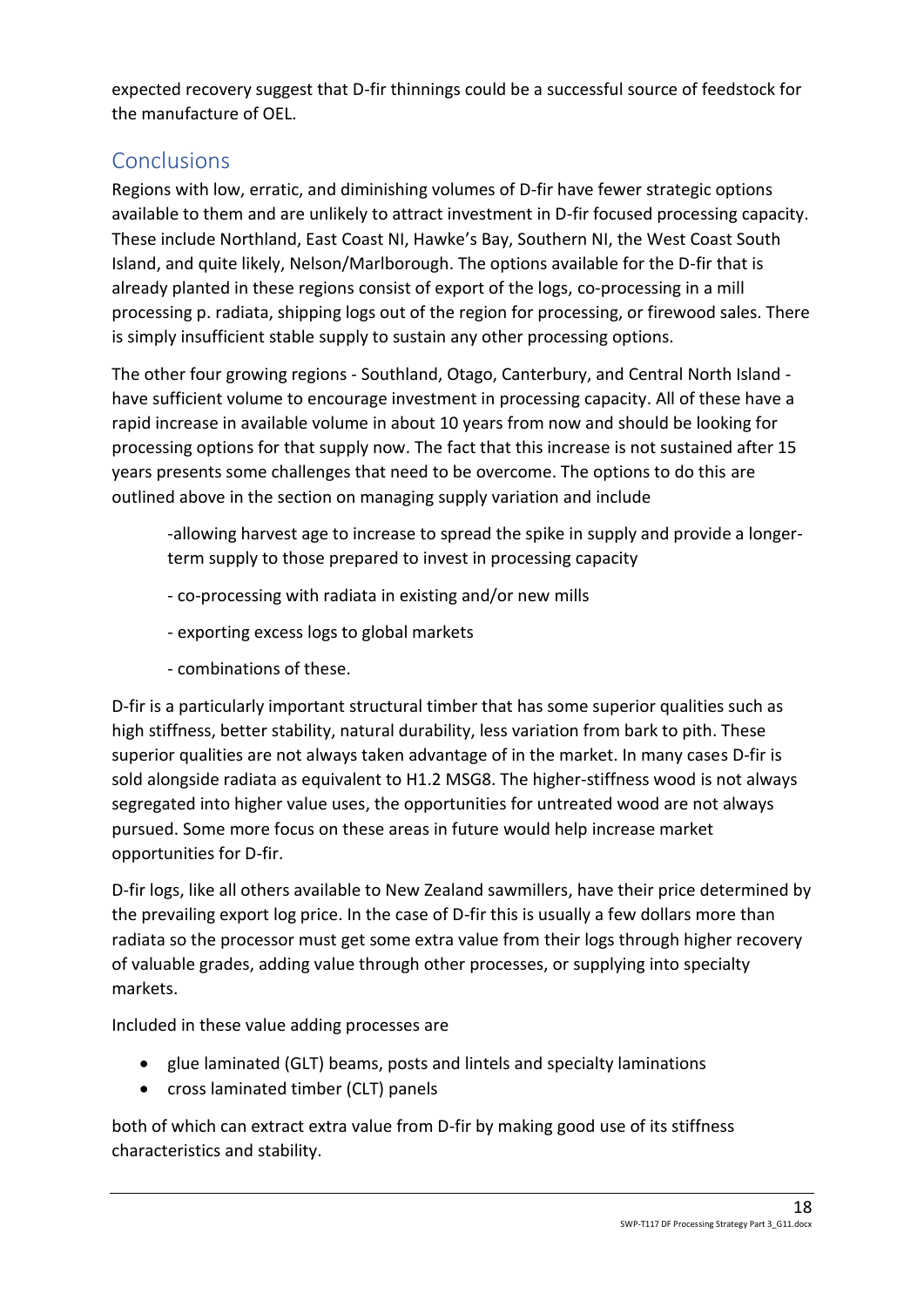## <span id="page-18-0"></span>References

#### Note to references:

This report is the collation and discussion of information from two previous reports, namely, *SWP FN-100 Douglas-fir Resource Characterisation, 2020* and *SWP-T 113 Douglas fir Processing Opportunities: Douglas-fir Strategy, 2020* . It draws on the information contained in both of those reports and as such all references included in those reports are acknowledged here whether they have been directly cited in this report or not.

Bier, H. & Britton, R.A.J., (1999). Strength properties of small clear specimens of New Zealand grown timbers. New Zealand Forest Research Institute, *FRI Bulletin No. 41 (rev.).*

Beyreuther, T., Gangully, I., Hoffman, M., Swenson, S., (2016) CLT Demand Study for the Pacific Northwest (*Forterra)*

Compliance Document for New Zealand Building Code Clause B2 Durability – Amendment 7 (Effective date Apr 2011).

ENSIS (n.d.) Bending stiffness and strength comparison of Douglas-fir and radiata pine. [https://www.douglasfir.co.nz/\\_uploads/downloads/douglas](https://www.douglasfir.co.nz/_uploads/downloads/douglas-fir_strength_and_stiffness.pdf)[fir\\_strength\\_and\\_stiffness.pdf](https://www.douglasfir.co.nz/_uploads/downloads/douglas-fir_strength_and_stiffness.pdf)

- Gaunt, D. (2016). Douglas-fir Optimised Engineered Lumber. *SWP-T007.*
- Hall, P., Sargent, R. & Riley, S. (2018) Identifying Processing Opportunities for Key Specialty Tree Species – Resource Analysis. – *SWP-T068*
- Hall, P., Sargent, R. & Riley, S. (2019). Identifying processing opportunities for key specialty tree species; - processing options analysis using the WoodScape model. *SWP-T073.*
- Hansen, W., Knowles, R. L. & Walford, G. B. (n.d.) Residual within-tree variation in stiffness of small clear specimens from *Pinus radiata* and *Pseudotsuga Menziesii*.
- Li, M. & Brown, J. (2019). Experimental studies on Douglas-fir CLT connections and Corewalls. *SWP-T082*.
- Li, M., Brown, J. & Dung, W. (2018). Experimental studies of Rolling Shear strength properties of Douglas-fir CLT and monotonic behaviour of dowelled connections. *SWP-T053.*
- Maclaren, J. P. (2009) Douglas Fir Manual. *FRI Bulletin 237.*
- Miller, J.T. & Knowles, F.B. (1994). Introduced Forest trees in New Zealand. *FRI Bulletin 124.*

National Exotic Forest Description 2019, Ministry for Primary Industries. <https://www.teururakau.govt.nz/dmsdocument/34425/direct>